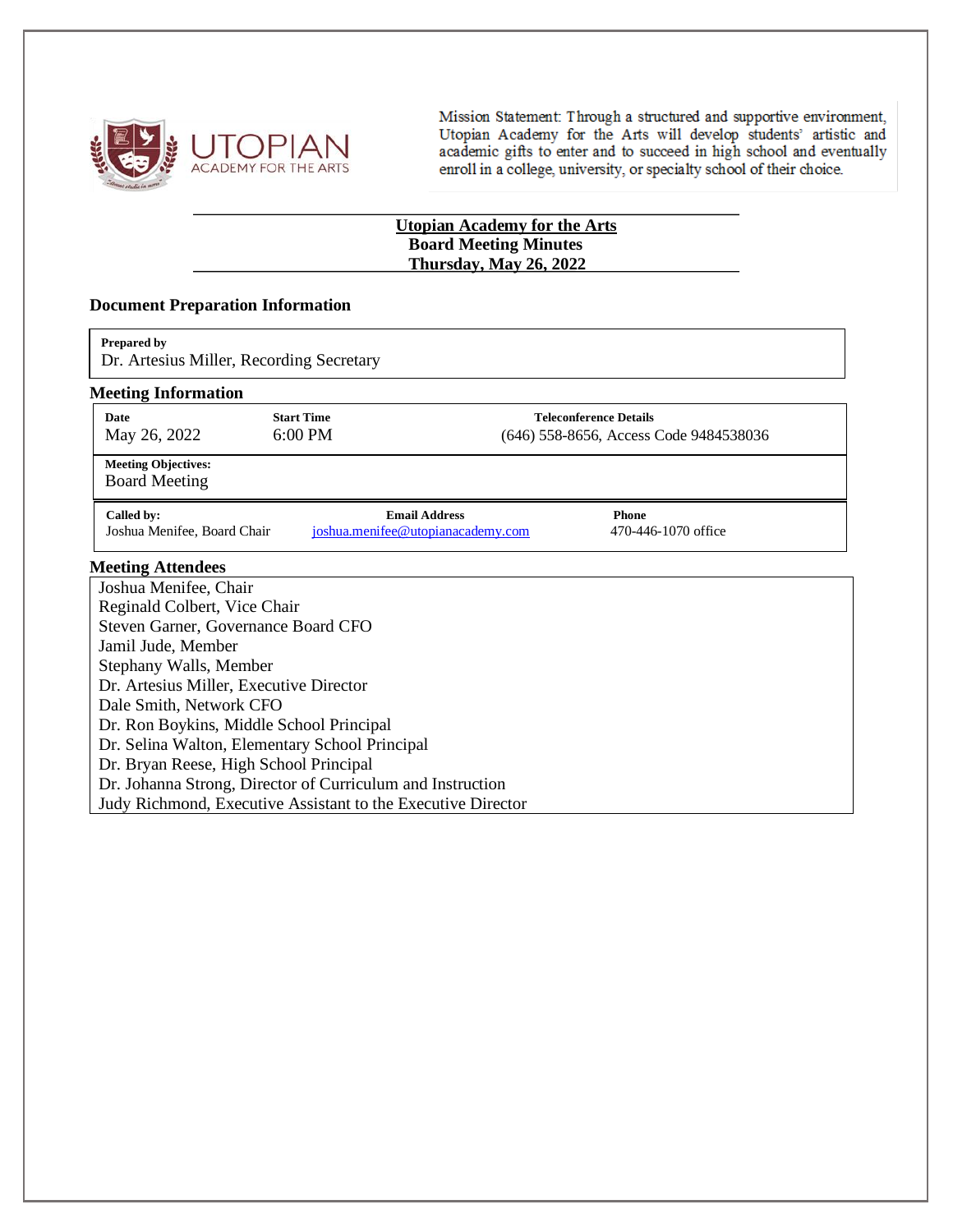

Mission Statement: Through a structured and supportive environment,<br>Utopian Academy for the Arts will develop students' artistic and<br>academic gifts to enter and to succeed in high school and eventually<br>enroll in a college,

# **Agenda**

| Call To Order                          | Call to Order: 6:11pm                                                                                                                                                                                                                           |                                                           |
|----------------------------------------|-------------------------------------------------------------------------------------------------------------------------------------------------------------------------------------------------------------------------------------------------|-----------------------------------------------------------|
| Approval of Agenda                     | Motion to approve agenda by Steven Garner<br>Second: Stephany Walls                                                                                                                                                                             | Vote: $4-0$<br>*Vote does not include Reginald<br>Colbert |
| Approval of Minutes-<br>April 21, 2022 | Motion to accept minutes by Steven Garner<br>Second: Stephany Walls                                                                                                                                                                             | Vote: $4-0$<br>*Vote does not include Reginald<br>Colbert |
| Public Participation                   | There was no public participation at this<br>meeting                                                                                                                                                                                            |                                                           |
| Academic Report-UAFA Elementary        | Academic report was presented by Dr. Selina<br>Walton<br>Motion to accept academic report by Jamil Jude<br>Second: Stephany Walls                                                                                                               | Vote: 5-0 (unanimous)                                     |
| Academic Report-UAFA Middle            | Academic report was presented by Dr. Ron<br><b>Boykins</b><br>Motion to accept academic report by Reginald<br>Colbert<br>Second: Stephany Walls                                                                                                 | Vote: $4-0$<br>*Vote does not include Jamil Jude          |
| Academic Report- UAFA High             | Academic report was presented by Dr. Bryan<br>Reese.<br>Motion to accept academic report by Stephany<br>Walls<br>Second: Steven Garner                                                                                                          | Vote: 5-0 (unanimous)                                     |
| Network Academic Report                | Motion to accept the Network Report presented<br>by Dr. Johanna Strong by Stephany Walls<br>Second: Reginald Colbert                                                                                                                            | Vote: 5-0 (unanimous)                                     |
| <b>Financial Report</b>                | Comments from financial committee were<br>shared by CFO Steven Garner.                                                                                                                                                                          | Vote: $4-0$<br>*Reginald Colbert abstained                |
|                                        | Motion to (1) accept the Financial Report based<br>on the recommendation of the Finance<br>Committee, and (2) to establish a threshold of<br>recovery of \$340,000, of which those funds will<br>be transitioned to a stable fixed income asset |                                                           |